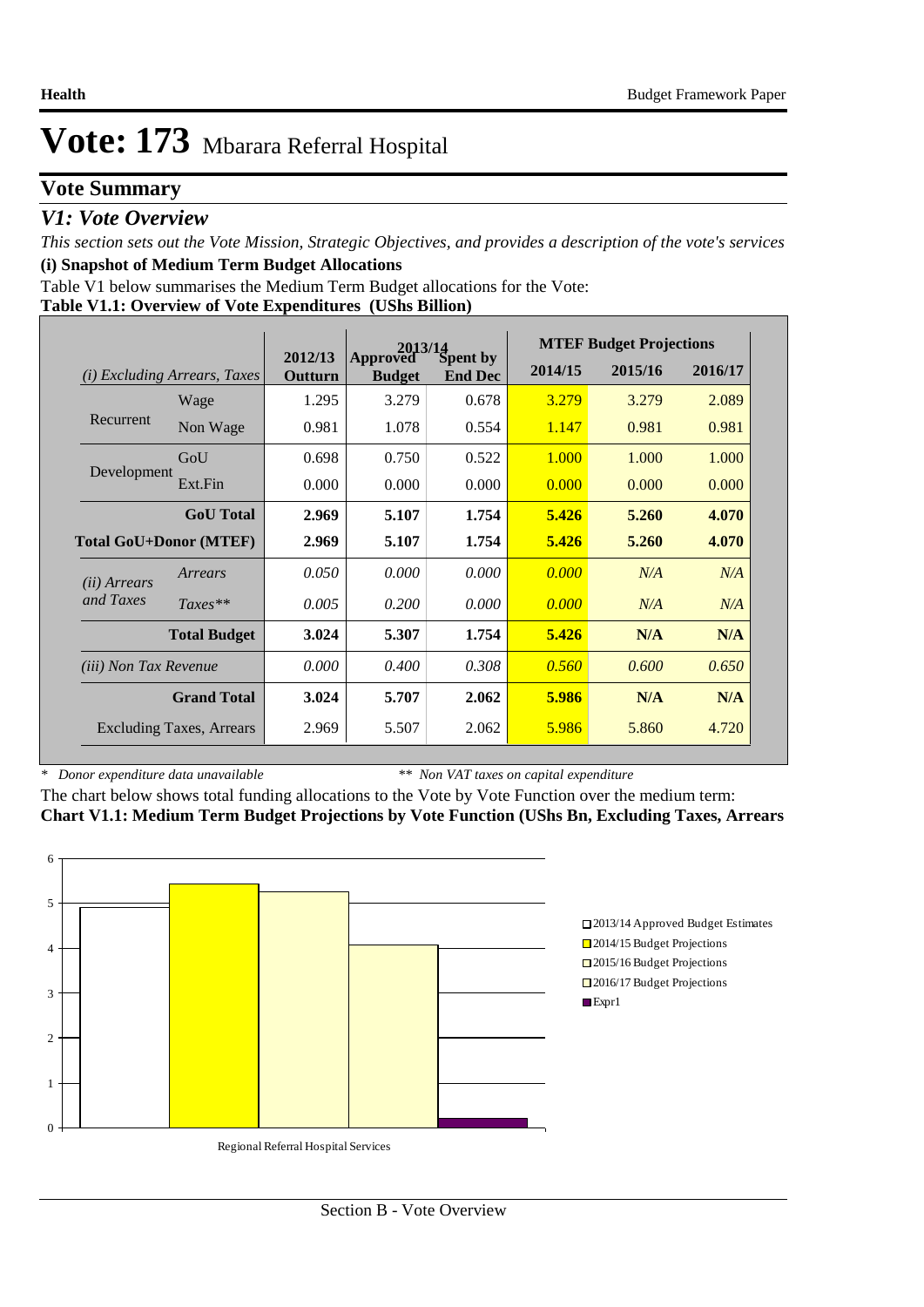## **Vote Summary**

### **(ii) Vote Mission Statement**

The Vote's Mission Statement is:

*To provide comprehensive, super specialised health services, conduct tertiary health training, research and contributing to the health policy.*

### **(iii) Vote Outputs which Contribute to Priority Sector Outcomes**

The table below sets out the vote functions and outputs delivered by the vote which the sector considers as contributing most to priority sector outcomes.

| <b>Table V1.2: Sector Outcomes, Vote Functions and Key Outputs</b> |                                                                                   |                                                                                                   |  |  |  |  |  |  |  |
|--------------------------------------------------------------------|-----------------------------------------------------------------------------------|---------------------------------------------------------------------------------------------------|--|--|--|--|--|--|--|
| <b>Sector Outcome 1:</b>                                           | <b>Sector Outcome 2:</b>                                                          | <b>Sector Outcome 3:</b>                                                                          |  |  |  |  |  |  |  |
| Increased deliveries in health facilities                          | Children under one year old protected<br><i>against life threatening diseases</i> | Health facilities receive adequate stocks<br>of essential medicines and health<br>supplies (EMHS) |  |  |  |  |  |  |  |
| Vote Function: 08 56 Regional Referral Hospital Services           |                                                                                   |                                                                                                   |  |  |  |  |  |  |  |
| <b>Outputs Contributing to Outcome 1:</b>                          | <b>Outputs Contributing to Outcome 2:</b>                                         | <b>Outputs Contributing to Outcome 3:</b>                                                         |  |  |  |  |  |  |  |
| Outputs Provided                                                   | <b>Outputs Provided</b>                                                           | None                                                                                              |  |  |  |  |  |  |  |
| 085601 Inpatient services                                          | 085606 Prevention and rehabilitation                                              |                                                                                                   |  |  |  |  |  |  |  |
| 085602 Outpatient services                                         | services                                                                          |                                                                                                   |  |  |  |  |  |  |  |
| 085606 Prevention and rehabilitation<br>services                   |                                                                                   |                                                                                                   |  |  |  |  |  |  |  |
| Capital Purchases                                                  |                                                                                   |                                                                                                   |  |  |  |  |  |  |  |
| 085680 Hospital<br>Construction/rehabilitation                     |                                                                                   |                                                                                                   |  |  |  |  |  |  |  |
| 085681 Staff houses construction and<br>rehabilitation             |                                                                                   |                                                                                                   |  |  |  |  |  |  |  |

## *V2: Past Vote Performance and Medium Term Plans*

*This section describes past and future vote performance, in terms of key vote outputs and plans to address sector policy implementation issues.* 

### **(i) Past and Future Planned Vote Outputs**

*2012/13 Performance*

The new block put under utilization, an assortment of medical equipment purchased, information, communication equipment and soft ware purchased and a walk way linking the old hospital o the new block constructed.

| Preliminary 2013/14 Performance                                                                           |                                            |
|-----------------------------------------------------------------------------------------------------------|--------------------------------------------|
| 7,316 admissions                                                                                          |                                            |
| 69 % Occupancy rate                                                                                       |                                            |
| 5 days average length of stay                                                                             | 9,572 general out patients                 |
| 28,911 special clinics outpatients                                                                        | 522 X-ray examinations                     |
| 1072 Ultra sound examinations                                                                             |                                            |
| 16,186 lab examinations                                                                                   |                                            |
| 132 CT Scans                                                                                              |                                            |
| 238 ECGs'                                                                                                 |                                            |
| 199 ECO <sub>s</sub> ,                                                                                    | 7,706 immunizations done                   |
| 2,394 antenatal attendances handled                                                                       |                                            |
| 622 family planning contacts made                                                                         |                                            |
| 5,624 PMTCT & VCT Contacts made                                                                           | First Batch of Medical equipment procured, |
| procurement proces for the second one is ongoing. The contract for partial ovehaul of the sewerage system |                                            |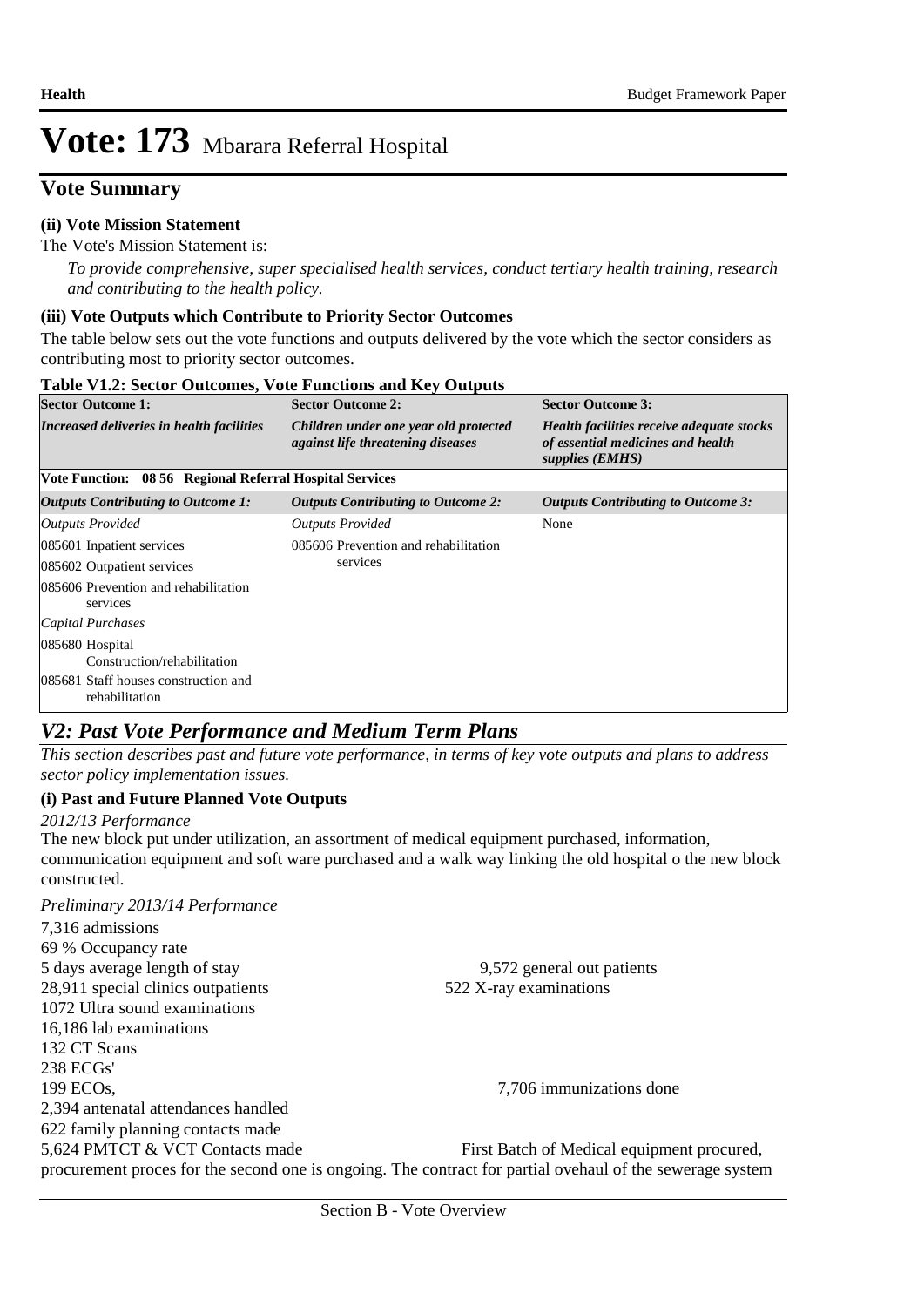## **Vote Summary**

has been awarded

## **Table V2.1: Past and 201/12 Key Vote Outputs\***

| Vote, Vote Function<br><b>Key Output</b>                | <b>Approved Budget and</b><br><b>Planned outputs</b>                                                                                                                                                                 |       | 2013/14<br><b>Spending and Outputs</b><br><b>Achieved by End Dec</b>                                                                             |       | 2014/15<br><b>Proposed Budget and</b><br><b>Planned Outputs</b>                                                                                               |                |
|---------------------------------------------------------|----------------------------------------------------------------------------------------------------------------------------------------------------------------------------------------------------------------------|-------|--------------------------------------------------------------------------------------------------------------------------------------------------|-------|---------------------------------------------------------------------------------------------------------------------------------------------------------------|----------------|
| Vote: 173 Mbarara Referral Hospital                     |                                                                                                                                                                                                                      |       |                                                                                                                                                  |       |                                                                                                                                                               |                |
| Vote Function: 0856 Regional Referral Hospital Services |                                                                                                                                                                                                                      |       |                                                                                                                                                  |       |                                                                                                                                                               |                |
| Output: 085601                                          | <b>Inpatient services</b>                                                                                                                                                                                            |       |                                                                                                                                                  |       |                                                                                                                                                               |                |
| Description of Outputs:                                 | 30,000 admissions<br>80 % Occupancy rate<br>5.5 days average length of stay                                                                                                                                          |       | 7,316 admissions<br>69 % Occupancy rate<br>5 days average length of stay                                                                         |       | 30,000 admisiions, 70 % bed<br>occupancy,<br>length of stay                                                                                                   | 5 days average |
| Performance Indicators:                                 |                                                                                                                                                                                                                      |       |                                                                                                                                                  |       |                                                                                                                                                               |                |
| No. of in patients admitted                             | 30000                                                                                                                                                                                                                |       | 7,316                                                                                                                                            |       | 30,000                                                                                                                                                        |                |
| Bed occupancy rate<br>(inpatients)                      | 80                                                                                                                                                                                                                   |       | 69                                                                                                                                               |       | 70                                                                                                                                                            |                |
| Average rate of stay for<br>inpatients (no. days)       | 5.5                                                                                                                                                                                                                  |       | 5                                                                                                                                                |       | 5                                                                                                                                                             |                |
|                                                         | Output Cost: UShs Bn:                                                                                                                                                                                                | 0.799 | <b>UShs Bn:</b>                                                                                                                                  | 0.098 | <b>UShs Bn:</b>                                                                                                                                               | 1.042          |
| <b>Output: 085602</b>                                   | <b>Outpatient services</b>                                                                                                                                                                                           |       |                                                                                                                                                  |       |                                                                                                                                                               |                |
| Description of Outputs:                                 | 40,000general outpatients<br>attended<br>110,000 special clinics patients<br>attended                                                                                                                                |       | 9,572 general out patients<br>28,911 special clinics<br>outpatients                                                                              |       | 40000 general outpatients,<br>120000 special clinics<br>attendance                                                                                            |                |
| Performance Indicators:                                 |                                                                                                                                                                                                                      |       |                                                                                                                                                  |       |                                                                                                                                                               |                |
| No. of specialised<br>outpatients attended to           | 110000                                                                                                                                                                                                               |       | 28,911                                                                                                                                           |       | 120,000                                                                                                                                                       |                |
| No. of general outpatients<br>attended to               | 40000                                                                                                                                                                                                                |       | 9,572                                                                                                                                            |       | 40,000                                                                                                                                                        |                |
|                                                         | Output Cost: UShs Bn:                                                                                                                                                                                                | 0.193 | <b>UShs Bn:</b>                                                                                                                                  | 0.048 | <b>UShs Bn:</b>                                                                                                                                               | 0.181          |
| <b>Output: 085604</b>                                   | <b>Diagnostic services</b>                                                                                                                                                                                           |       |                                                                                                                                                  |       |                                                                                                                                                               |                |
| Description of Outputs:                                 | 6,000 X-ray examinations done<br>6,000 Ultra sound<br>examinations performed<br>240 CT Scans' done<br>40,000 laboratory examinations<br>done<br>6000 blood transfusions carried<br>out<br>300 post mortems performed |       | 522 X-ray examinations<br>1,072 Ultra sound examinations<br>16,186 lab examinations<br>238 ECGs'<br>ECO <sub>s</sub> '<br>Scans                  |       | 6000 x-ray examinations, 6000<br>ultra sound scans, 1100 Scans,<br>67000 lab examinations, 7,000<br>199 blood transfusions, 1000 ECGs',<br>132 CT 800 ECHOs,. |                |
| Performance Indicators:                                 |                                                                                                                                                                                                                      |       |                                                                                                                                                  |       |                                                                                                                                                               |                |
| Patient xrays (imaging)                                 | 18540                                                                                                                                                                                                                |       | 2163                                                                                                                                             |       | 14900                                                                                                                                                         |                |
| No. of labs/tests                                       | 40000                                                                                                                                                                                                                |       | 16186                                                                                                                                            |       | 67000                                                                                                                                                         |                |
|                                                         | Output Cost: UShs Bn:                                                                                                                                                                                                | 0.109 | UShs Bn:                                                                                                                                         | 0.027 | <b>UShs Bn:</b>                                                                                                                                               | 0.102          |
| <b>Output: 085606</b>                                   | Prevention and rehabilitation services                                                                                                                                                                               |       |                                                                                                                                                  |       |                                                                                                                                                               |                |
| Description of Outputs:                                 | 30,000 immunizations<br>11,000 antenatal attendances<br>3,000 family planning contacts<br>4,000 PMTCT contacts                                                                                                       |       | 7,706 immunizations done<br>2,394 antenatal attendances<br>handled<br>622 family planning contacts<br>made<br>5,624 PMTCT & VCT Contacts<br>made |       | <b>3000 Family Planning Contacts,</b><br>11000 antenatal cases, 22000<br><b>PMTCT/VCT Contacts, 30000</b><br>immunizations                                    |                |
| Performance Indicators:                                 |                                                                                                                                                                                                                      |       |                                                                                                                                                  |       |                                                                                                                                                               |                |
| No. of people receiving                                 | 3000                                                                                                                                                                                                                 |       | 622                                                                                                                                              |       | 3,000                                                                                                                                                         |                |

Section B - Vote Overview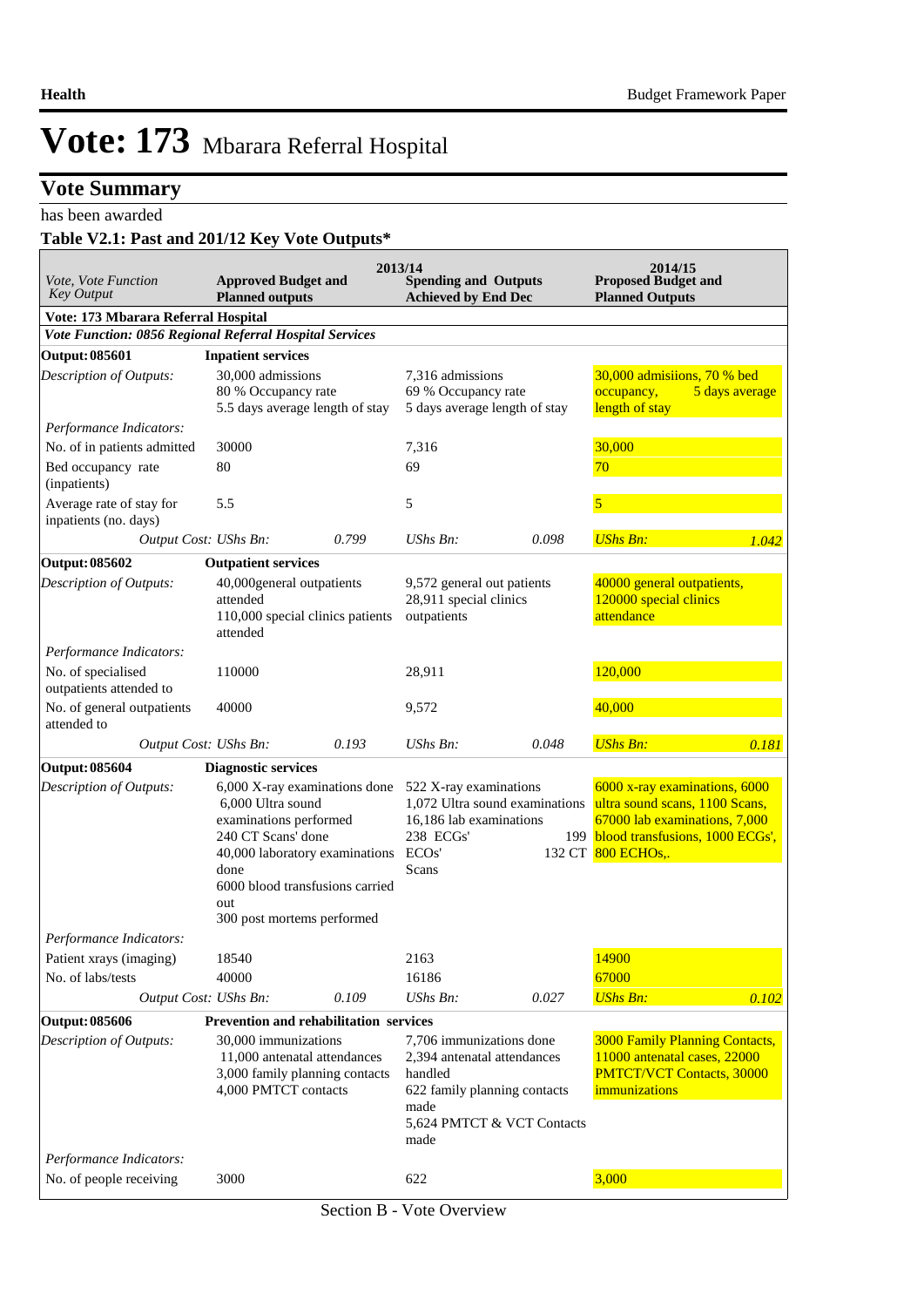## **Vote Summary**

| Vote, Vote Function<br><b>Key Output</b>                                       | <b>Approved Budget and</b><br><b>Planned outputs</b> |                                                     | 2013/14<br><b>Spending and Outputs</b><br><b>Achieved by End Dec</b> |                                                 | 2014/15<br><b>Proposed Budget and</b><br><b>Planned Outputs</b> |       |
|--------------------------------------------------------------------------------|------------------------------------------------------|-----------------------------------------------------|----------------------------------------------------------------------|-------------------------------------------------|-----------------------------------------------------------------|-------|
| family planning services                                                       |                                                      |                                                     |                                                                      |                                                 |                                                                 |       |
| No. of people immunised                                                        | 30000                                                |                                                     | 7,706                                                                |                                                 | 30,000                                                          |       |
| No. of antenatal cases                                                         | 15000                                                |                                                     | 8,018                                                                |                                                 | 33,000                                                          |       |
| Output Cost: UShs Bn:                                                          |                                                      | 0.081                                               | UShs Bn:                                                             | 0.018                                           | <b>UShs Bn:</b>                                                 | 0.061 |
| <b>Output: 085680</b>                                                          |                                                      | Hospital Construction/rehabilitation                |                                                                      |                                                 |                                                                 |       |
| Description of Outputs:                                                        |                                                      |                                                     | N/A                                                                  |                                                 | <b>Hospital administration block</b><br>refurbished             |       |
| Performance Indicators:                                                        |                                                      |                                                     |                                                                      |                                                 |                                                                 |       |
| No.                                                                            |                                                      |                                                     | $\mathbf{0}$                                                         |                                                 | $\Omega$                                                        |       |
| reconstructed/rehabilitated<br>general wards                                   |                                                      |                                                     |                                                                      |                                                 |                                                                 |       |
| No. of hospitals benefiting<br>from the rennovation of<br>existing facilities. |                                                      |                                                     | $\theta$                                                             |                                                 |                                                                 |       |
| Output Cost: UShs Bn:                                                          |                                                      | 0.000                                               | $UShs Bn$ :                                                          | 0.000                                           | <b>UShs Bn:</b>                                                 | 0.120 |
| <b>Output: 085681</b>                                                          |                                                      | <b>Staff houses construction and rehabilitation</b> |                                                                      |                                                 |                                                                 |       |
| Description of Outputs:                                                        | house                                                | Completion of the 4 level staff                     | completion                                                           | A blockof flat of 8 units at 95%                | Construction of an 8 unit and<br>16 unit staff quarters         |       |
| Performance Indicators:                                                        |                                                      |                                                     |                                                                      |                                                 |                                                                 |       |
| No. of staff houses<br>constructed/rehabilitated                               | $\mathbf{1}$                                         |                                                     | $\mathbf{1}$                                                         |                                                 | 24                                                              |       |
| Output Cost: UShs Bn:                                                          |                                                      | 0.100                                               | UShs Bn:                                                             | 0.030                                           | <b>UShs Bn:</b>                                                 | 0.830 |
| <b>Output: 085683</b>                                                          |                                                      |                                                     | <b>OPD</b> and other ward construction and rehabilitation            |                                                 |                                                                 |       |
| Description of Outputs:                                                        |                                                      |                                                     | system                                                               | Partial overhaul of the sewerage $\overline{0}$ |                                                                 |       |
| Performance Indicators:                                                        |                                                      |                                                     |                                                                      |                                                 |                                                                 |       |
| No. of other wards<br>rehabilitated                                            |                                                      |                                                     | $\mathbf{1}$                                                         |                                                 | $\overline{0}$                                                  |       |
| No. of other wards<br>constructed                                              |                                                      |                                                     | $\Omega$                                                             |                                                 | $\Omega$                                                        |       |
| No. of OPD wards<br>rehabilitated                                              |                                                      |                                                     | $\theta$                                                             |                                                 | $\overline{0}$                                                  |       |
| No. of OPD wards<br>constructed                                                |                                                      |                                                     | $\overline{0}$                                                       |                                                 | $\overline{0}$                                                  |       |
| Output Cost: UShs Bn:                                                          |                                                      | 0.100                                               | $UShs Bn$ :                                                          | 0.030                                           | <b>UShs Bn:</b>                                                 | 0.000 |
| <b>Vote Function Cost</b>                                                      | <b>UShs Bn:</b>                                      |                                                     | 5.707 UShs Bn:                                                       |                                                 | 1.754 UShs Bn:                                                  | 5.986 |
| <b>Cost of Vote Services:</b>                                                  | $UShs Bn$ :                                          |                                                     | 5.507 UShs Bn:                                                       |                                                 | 1.754 UShs Bn:                                                  | 5.986 |

*\* Excluding Taxes and Arrears*

#### *2014/15 Planned Outputs*

The Hospital will continue to rehabilitate existing structures and put up new ones to improve working conditions for health workers and create a condisive environment for clients. This will improve the staff morale and improve on their performance. Particulary we are to embark on construction of a flat of sixteen units for staff quarters and refurbish existing structure to accommodate offices.

#### **Table V2.2: Past and Medum Term Key Vote Output Indicators\***

| <i>Vote Function Key Output</i> |         | 2013/14  |                   | <b>MTEF Projections</b> |         |         |
|---------------------------------|---------|----------|-------------------|-------------------------|---------|---------|
|                                 | 2012/13 | Approved | <b>Outturn by</b> |                         |         |         |
| Indicators and Costs:           | Outturn | Plan     | <b>End Dec</b>    | 2014/15                 | 2015/16 | 2016/17 |
|                                 |         |          |                   |                         |         |         |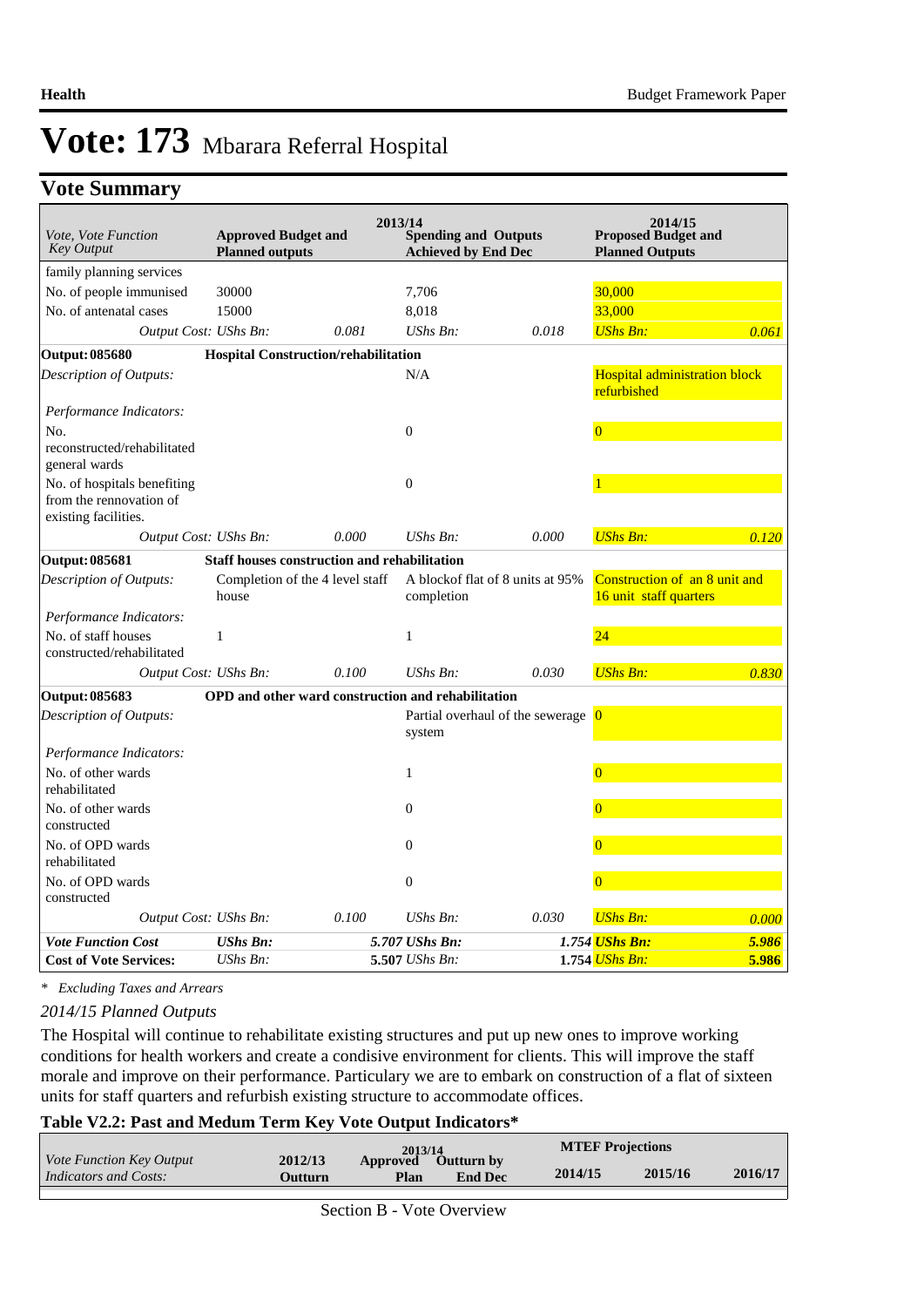## **Vote Summary**

|                                                                             |                    | 2013/14                 |                              |                | <b>MTEF Projections</b> |                  |
|-----------------------------------------------------------------------------|--------------------|-------------------------|------------------------------|----------------|-------------------------|------------------|
| Vote Function Key Output<br><b>Indicators and Costs:</b>                    | 2012/13<br>Outturn | <b>Approved</b><br>Plan | Outturn by<br><b>End Dec</b> | 2014/15        | 2015/16                 | 2016/17          |
| Vote: 173 Mbarara Referral Hospital                                         |                    |                         |                              |                |                         |                  |
| Vote Function:0856 Regional Referral Hospital Services                      |                    |                         |                              |                |                         |                  |
| Average rate of stay for inpatients<br>(no. days)                           |                    | 5.5                     | 5                            | 5              | 5                       | 5                |
| Bed occupancy rate (inpatients)                                             |                    | 80                      | 69                           | 70             | 70                      | 70               |
| No. of in patients admitted                                                 |                    | 30000                   | 7,316                        | 30,000         | 30000                   | 30000            |
| No. of general outpatients attended to                                      |                    | 40000                   | 9,572                        | 40,000         | 40000                   | 40000            |
| No. of specialised outpatients<br>attended to                               |                    | 110000                  | 28,911                       | 120,000        | 120000                  | 120000           |
| Value of medicines<br>received/dispensed (Ush bn)                           |                    | 1.380                   | 339531102                    | 1.420          | 1.420                   | 1.420            |
| No. of labs/tests                                                           |                    | 40000                   | 16186                        | 67000          | 67000                   | 67000            |
| Patient xrays (imaging)                                                     |                    | 18540                   | 2163                         | 14900          | 14900                   | 14900            |
| No. of antenatal cases                                                      |                    | 15000                   | 8,018                        | 33,000         | 33000                   | 33000            |
| No. of people immunised                                                     |                    | 30000                   | 7,706                        | 30,000         | 30000                   | 30000            |
| No. of people receiving family<br>planning services                         |                    | 3000                    | 622                          | 3,000          | 3000                    | 3000             |
| No. of hospitals benefiting from the<br>rennovation of existing facilities. |                    |                         | $\vert 0 \vert$              | $\mathbf{1}$   | $\mathbf{1}$            | $\mathbf{1}$     |
| No. reconstructed/rehabilitated<br>general wards                            |                    |                         | $\vert 0 \vert$              | $\overline{0}$ | $\boldsymbol{0}$        | $\overline{c}$   |
| No. of staff houses<br>constructed/rehabilitated                            |                    | 1                       | 1                            | 24             | $\overline{2}$          | $\mathbf{1}$     |
| No. of maternity wards constructed                                          |                    |                         | $\boldsymbol{0}$             | $\overline{0}$ | $\mathbf{0}$            | $\mathbf{1}$     |
| No. of maternity wards rehabilitated                                        |                    |                         | $\overline{0}$               | $\overline{0}$ | $\overline{0}$          | $\mathbf{1}$     |
| No. of OPD wards constructed                                                |                    |                         | $\overline{0}$               |                | $\overline{0}$          | $\boldsymbol{0}$ |
| No. of OPD wards rehabilitated                                              |                    |                         | $\overline{0}$               | $\overline{0}$ | $\overline{0}$          | $\mathbf{0}$     |
| No. of other wards constructed                                              |                    |                         | $\overline{0}$               | $\overline{0}$ | $\theta$                | $\boldsymbol{0}$ |
| No. of other wards rehabilitated                                            |                    |                         | 1                            | 0              | $\overline{0}$          | $\boldsymbol{0}$ |
| No. of theatres constructed                                                 |                    |                         | $\overline{0}$               | $\overline{0}$ | $\overline{0}$          | $\mathbf{0}$     |
| No. of theatres rehabilitated                                               |                    |                         | $\overline{0}$               | $\overline{0}$ | $\overline{0}$          | $\theta$         |
| Value of medical equipment<br>procured (Ush Bn)                             |                    | 0.400                   | 1                            | $\overline{0}$ | $\overline{0}$          | 0.300            |
| <b>Vote Function Cost (UShs bn)</b>                                         | 3.024              | 5.507                   | 1.754                        | 5.986          | 5.860                   | 4.720            |
| <b>Cost of Vote Services (UShs Bn)</b>                                      | 3.024              | 5.507                   | 1.754                        | 5.986          | 5.860                   | 4.720            |

*Medium Term Plans*

• Construct 24 units flat

• Fencing the hospital

• Acquisition of more land for the hospital development and expansion

• Incinerator construction to improve waste management

• Orthopedic workshop

• Alternative sources power supply

• Specialist outreach services funded

• Conducting and Strengthening research

• Overhaul of water, sewerage and electric System

• Water harvesting project

• Attract, retain, motivate critical Staff

• Management of health and general information System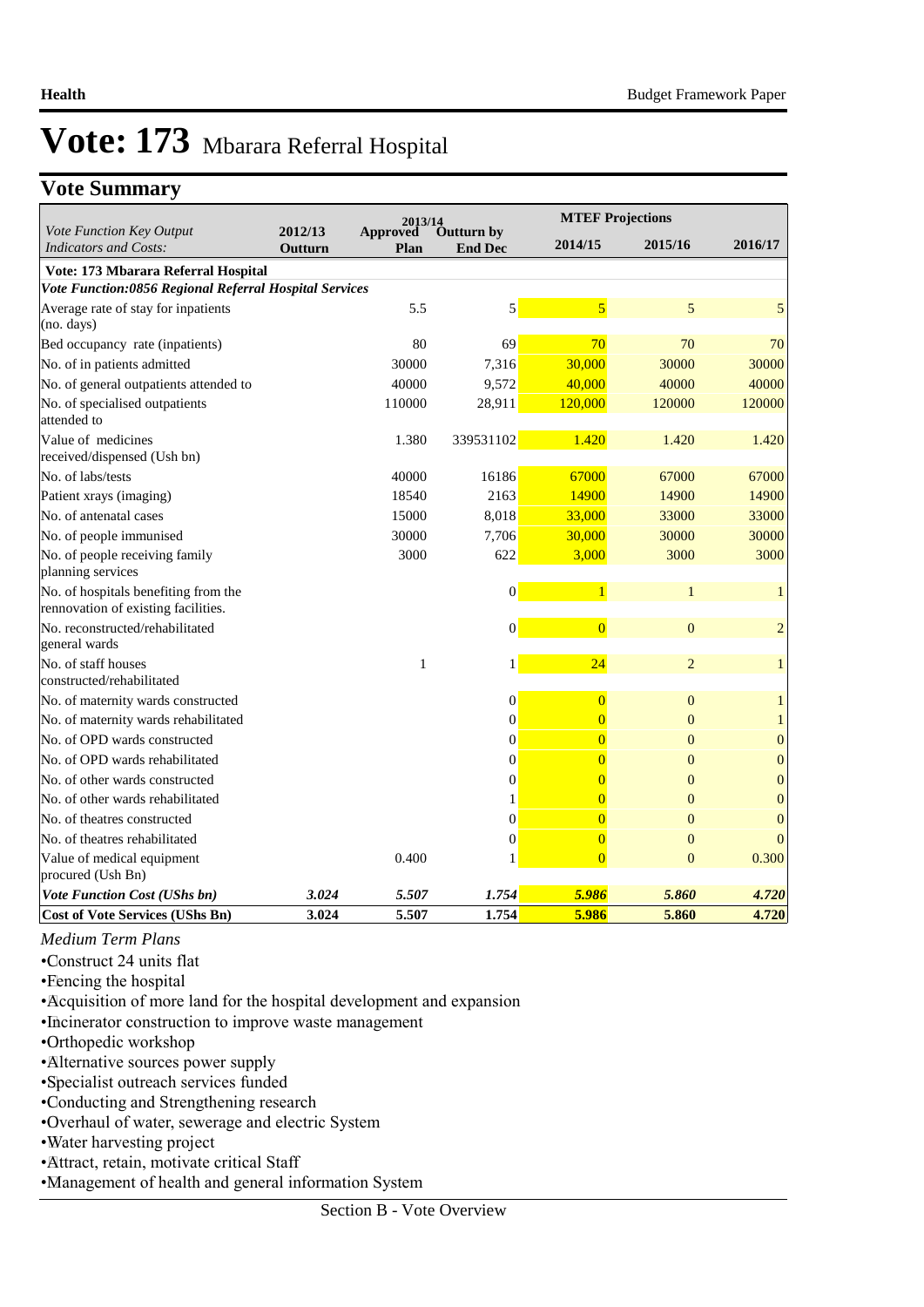## **Vote Summary**

• Training Staff in Customer care

• Isolation unit/disaster preparedness and T.B unit

#### **(ii) Efficiency of Vote Budget Allocations**

The major challenge is retention of staff due to lack of accomodation and the medium term funding is directed towards construction of staff houses. Thiswill also improve efficiency and make it easy to mobilise staff for emergency duty. Equipment is also being procured to improve efficiency and effectiveness of staff.

| Table V2.3: Allocations to Key Sector and Service Delivery Outputs over the Medium Term |  |  |  |  |
|-----------------------------------------------------------------------------------------|--|--|--|--|
|-----------------------------------------------------------------------------------------|--|--|--|--|

|                                 | $(i)$ Allocation (Shs Bn) |     |                                 |     | $(ii)$ % Vote Budget |                   |                                 |       |
|---------------------------------|---------------------------|-----|---------------------------------|-----|----------------------|-------------------|---------------------------------|-------|
| <b>Billion Uganda Shillings</b> |                           |     | 2013/14 2014/15 2015/16 2016/17 |     |                      |                   | 2013/14 2014/15 2015/16 2016/17 |       |
| Key Sector                      |                           |     | 2.1                             | 2.0 |                      | $21.3\%$ $37.3\%$ | 36.5%                           | 42.5% |
| Service Delivery                | 1.4                       | 2.3 | $2.2^{\circ}$                   | 2.1 | $25.1\%$             | $-39.0\%$         | 38.3%                           | 44.7% |

Costs have been arrived at using the reigning market prices to deiver planned outputs in the medium term. The detaild unit costs for inputs are included.

#### **Table V2.4: Key Unit Costs of Services Provided and Services Funded (Shs '000)**

| <b>Unit Cost</b><br><b>Description</b>                                | Actual<br>2012/13 | <b>Planned</b><br>2013/14 | <b>Actual</b><br>by Sept | <b>Proposed</b><br>2014/15 | <b>Costing Assumptions and Reasons for</b><br>any Changes and Variations from Plan                                                |
|-----------------------------------------------------------------------|-------------------|---------------------------|--------------------------|----------------------------|-----------------------------------------------------------------------------------------------------------------------------------|
|                                                                       |                   |                           |                          |                            |                                                                                                                                   |
| Vote Function:0856 Regional Referral Hospital Services                |                   |                           |                          |                            |                                                                                                                                   |
| Water - bills per month                                               |                   | 1,438                     | 7                        | 7                          | Water consumption to be reduced by a<br>water harvesting project that is under<br>implementation.                                 |
| <b>Travel Inland</b>                                                  |                   | 186,136                   | 120                      | 120                        | On average pay 525 nights allowances.                                                                                             |
| Maintenance<br>Machinery, Equipment<br>& Furniture per month          |                   | 26                        | 1,050                    | 981                        | On average service and repeir 80 big<br>equipments during the year as period of<br>waranty runs out and equipment become<br>older |
| Maintenance -<br>Vehicles: maintenance<br>of one vehicle per<br>month |                   | 476,191                   | 1,071                    | 4,714                      | The seven vehicles take an average of<br>2,500,000 shs.every month on servicng $\&$<br>repairs                                    |
| Fuel, Lubricants and<br>Oils - purchased per<br>month                 |                   | 3,600                     | 3                        | $\mathbf{0}$               | Inflation led pricing and power blacouts                                                                                          |
| Electricity bills per<br>month                                        |                   | 785                       |                          | 1                          | Assuming we consume 252,400 units of<br>power per month                                                                           |

#### **(iii) Vote Investment Plans**

The hospital is facing unfunded priorities and funds allocated can only cater for a few capital purchases. The hospital services have increased and the number of specialists and other cadres have increased, it is a teaching hospital. However funding have been reduced too far below the amount received previous years. Funding is directed mainly towards requirements that improve patient care and staff welfare like staff houses.

#### **Table V2.5: Allocations to Capital Investment over the Medium Term**

|                                           | $(i)$ Allocation (Shs Bn) |                  |                                 |     | $(ii)$ % Vote Budget |           |                                 |           |
|-------------------------------------------|---------------------------|------------------|---------------------------------|-----|----------------------|-----------|---------------------------------|-----------|
| <b>Billion Uganda Shillings</b>           |                           |                  | 2013/14 2014/15 2015/16 2016/17 |     |                      |           | 2013/14 2014/15 2015/16 2016/17 |           |
| Consumption Expendture (Outputs Provided) | 4.8                       | 5.0              | 5.0                             | 4.0 | $86.4\%$             | $83.3\%$  | 85.8%                           | 84.1%     |
| Investment (Capital Purchases)            | 0.8                       | 1.0 <sub>l</sub> | 0.8                             | 0.8 | $13.6\%$             | 16.7%     | $14.2\%$                        | $15.9\%$  |
| <b>Grand Total</b>                        | 5.5                       | 6.0              | 5.9                             | 4.7 | $100.0\%$            | $100.0\%$ | $100.0\%$                       | $100.0\%$ |

Start on construction of a 16 units flat for staff quarters and refurbish office premises for adminstration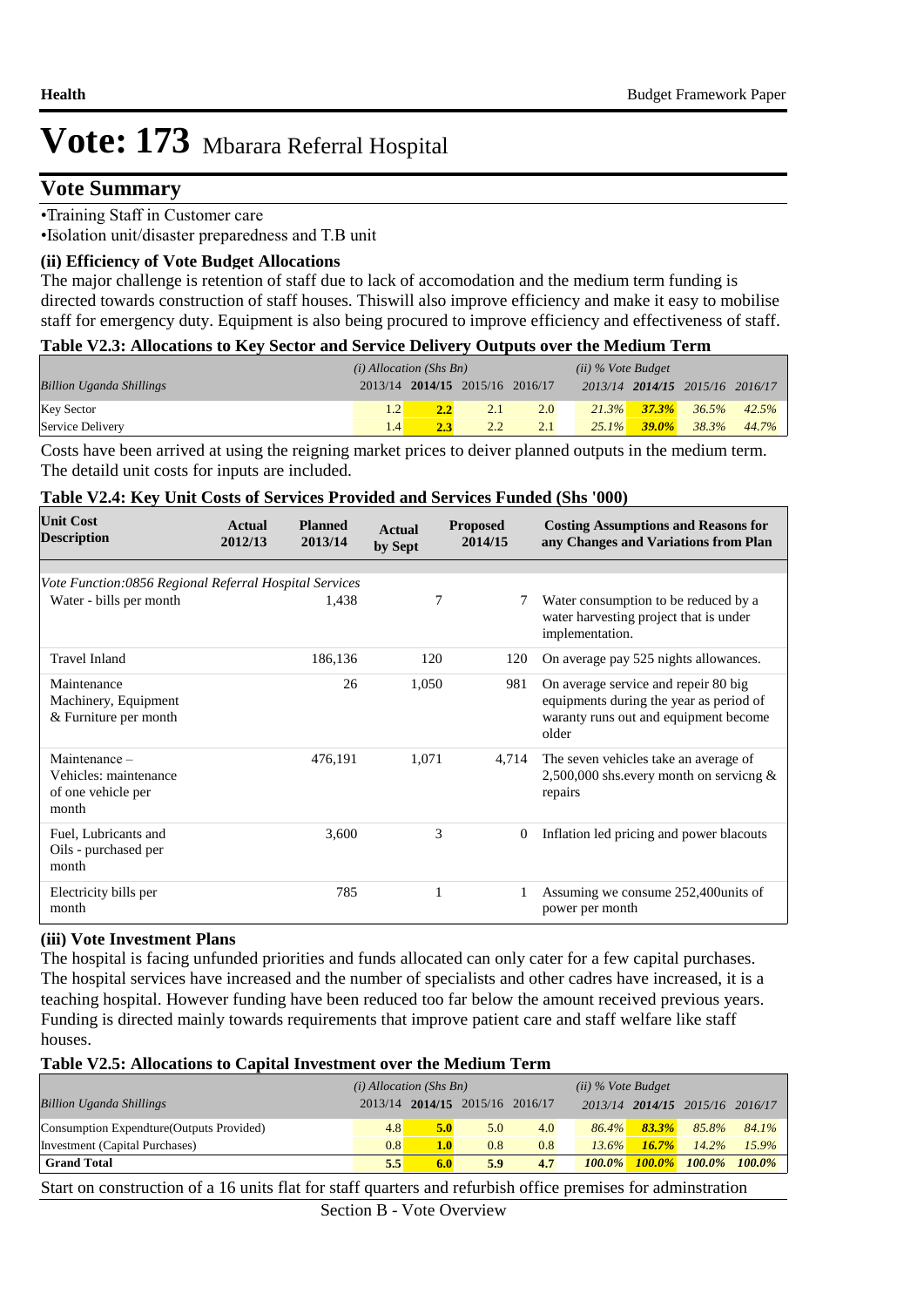## **Vote Summary**

| <b>Table V2.6: Major Capital Investments</b>                                                                                     |                                         |                                                                                                         |                                                                                                |  |  |  |  |  |  |  |
|----------------------------------------------------------------------------------------------------------------------------------|-----------------------------------------|---------------------------------------------------------------------------------------------------------|------------------------------------------------------------------------------------------------|--|--|--|--|--|--|--|
| <b>Project, Programme</b>                                                                                                        | 2013/14                                 |                                                                                                         | 2014/15                                                                                        |  |  |  |  |  |  |  |
| <b>Vote Function Output</b><br><b>Approved Budget, Planned</b><br><b>Outputs (Quantity and Location)</b><br><b>UShs Thousand</b> |                                         | <b>Actual Expenditure and</b><br><b>Outputs by September</b><br>(Quantity and Location)                 | <b>Proposed Budget, Planned</b><br><b>Outputs (Quantity and Location)</b>                      |  |  |  |  |  |  |  |
| <b>Project 1004 Mbarara Rehabilitation Referral Hospital</b>                                                                     |                                         |                                                                                                         |                                                                                                |  |  |  |  |  |  |  |
| 085681 Staff houses<br>construction and<br>rehabilitation                                                                        | - 4 storey staff quarters<br>completed. | A flat of 8 units nearing<br>completion works at about 95%<br>expected to be handed over in<br>december | 8 units flat for staff quarters<br>Start construction of a 16 units<br>flat for staff quarters |  |  |  |  |  |  |  |
| Total                                                                                                                            | 100,000                                 | 30,333                                                                                                  | 829,850                                                                                        |  |  |  |  |  |  |  |
| <b>GoU</b> Development                                                                                                           | 100,000                                 | 30,333                                                                                                  | 829.850                                                                                        |  |  |  |  |  |  |  |
| <b>External Financing</b>                                                                                                        | 0                                       | 0                                                                                                       | 0                                                                                              |  |  |  |  |  |  |  |

### **(iv) Vote Actions to improve Priority Sector Outomes**

Performance shall aimed at attaing National and International set targets like achieving the millenium development goals of reduction of marternal mortality rates and infant mortality rates.

#### **Table V2.7: Priority Vote Actions to Improve Sector Performance**

| 2013/14 Planned Actions:                                                                                      | 2013/14 Actions by Sept:                                                     | 2014/15 Planned Actions:                                   | <b>MT Strategy:</b>                                                                                                      |  |  |  |
|---------------------------------------------------------------------------------------------------------------|------------------------------------------------------------------------------|------------------------------------------------------------|--------------------------------------------------------------------------------------------------------------------------|--|--|--|
| Sector Outcome 3: Health facilities receive adequate stocks of essential medicines and health supplies (EMHS) |                                                                              |                                                            |                                                                                                                          |  |  |  |
| Vote Function: 08 56 Regional Referral Hospital Services                                                      |                                                                              |                                                            |                                                                                                                          |  |  |  |
| VF Performance Issue:                                                                                         | General and patient information not well managed                             |                                                            |                                                                                                                          |  |  |  |
| Continue capacity building,<br>close support supervision and<br>computerization                               | Trainning in HMIS carried out                                                | Trainning of all staf at data<br>generation points in HMIS | Centralise information<br>database, train and monitor<br>information management<br>officers. Solicit for more<br>funding |  |  |  |
| VF Performance Issue:                                                                                         | Under staffed structures                                                     |                                                            |                                                                                                                          |  |  |  |
| Continue to submit staffing<br>gaps to M.O.H                                                                  | Submissions of existing<br>mapower gaps that need to be<br>flled made to MOH | <b>Recruitment Plans submitted</b><br>to MOH               | Submit staff gaps to MOH and<br><b>MOPS</b>                                                                              |  |  |  |

## *V3 Proposed Budget Allocations for 2014/15 and the Medium Term*

*This section sets out the proposed vote budget allocations for 2014/15 and the medium term, including major areas of expenditures and any notable changes in allocations.* 

### **Table V3.1: Past Outturns and Medium Term Projections by Vote Function\***

|                                          |                           | 2013/14                |                             | <b>MTEF Budget Projections</b> |         |         |
|------------------------------------------|---------------------------|------------------------|-----------------------------|--------------------------------|---------|---------|
|                                          | 2012/13<br><b>Outturn</b> | Appr.<br><b>Budget</b> | Spent by<br><b>End Sept</b> | 2014/15                        | 2015/16 | 2016/17 |
| Vote: 173 Mbarara Referral Hospital      |                           |                        |                             |                                |         |         |
| 0856 Regional Referral Hospital Services | 3.024                     | 5.507                  | 0.491                       | 5.986                          | 5.860   | 4.720   |
| <b>Total for Vote:</b>                   | 3.024                     | 5.507                  | 0.491                       | 5.986                          | 5.860   | 4.720   |

#### **(i) The Total Budget over the Medium Term**

Resource allocation has been based on the prioirty areas of increasing maternal child health services, improved staff welfare through construction of staff houses and improved efficiency thrugh provission of equipment

#### **(ii) The major expenditure allocations in the Vote for 2014/15**

The major expenditure allocation is on allowances for staff that includes allowances to the interns and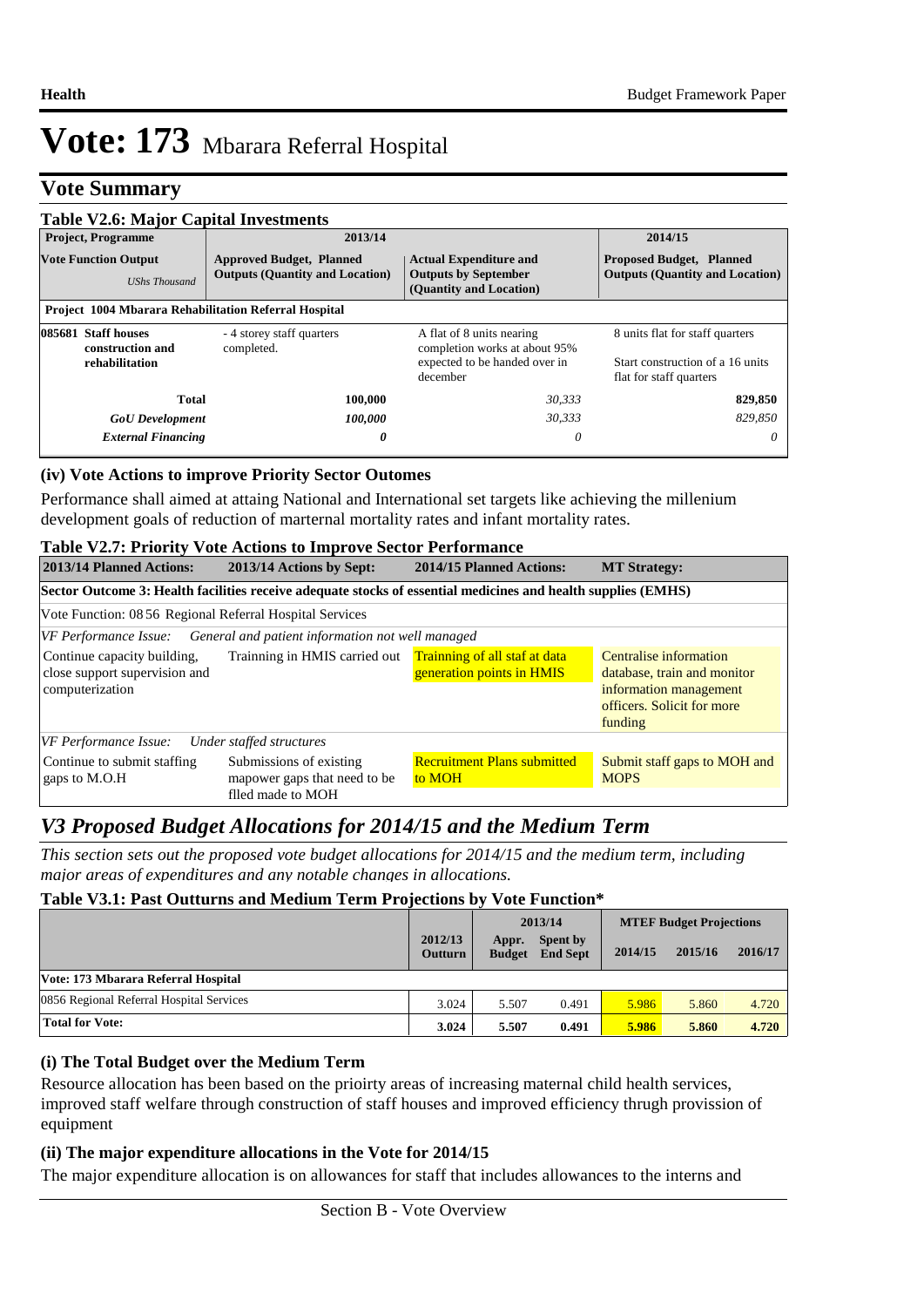## **Vote Summary**

newly posted staff and other related allowances to staff. Expenditure on Utilities due to increased patient number and machinery, a corresponding expenditure for goods and services such as linen and cleaning materials and expenditure on medical printed stationery and and related materials.

### **(iii) The major planned changes in resource allocations within the Vote for 2014/15**

Resource allocation has been based on servcie delivery with the inpatients and outpatients outputs taking the bigger allocation of resources. The utilities however continue to take bigger percentage of the budget.

#### *V4: Vote Challenges for 2014/15 and the Medium Term* **Table V3.2: Key Changes in Vote Resource Allocation 2016/17 2015/16 Justification for proposed Changes in 2014/15 Expenditure and Outputs Changes in Budget Allocations and Outputs from 2013/14 Planned Levels:** *Vote Function:0801 Regional Referral Hospital Services* **Output: 0856 01 Inpatient services** *UShs Bn: 0.243 UShs Bn: 0.243 UShs Bn: 0.190* There had been an under estimation of inputs like stationery & fuel for inpatients There had been an under estimation of inputs like stationery & fuel for inpatients There had been an under estimation of inputs like stationery & fuel for inpatients **0.190** The allocations are to meet the costs for *printed stationery for inpatients that had been grossly under cut by an increase in budget of utilities. There is need for more fuel due to power outages from Friday to Monday during the period under planning.* **Output: 0856 77 Purchase of Specialised Machinery & Equipment** *UShs Bn: -0.550 UShs Bn: -0.550 UShs Bn: -0.550* More money had been allocated during the planning period on expectation of PPP Project. Priorities for subsquent years are on staff accomodation More money had been allocated during the planning period on expectation of PPP Project. expectation of PPP Project. Priorities for subsquent years are on staff accomodation More money had been allocated during the planning period on Priorities for subsquent years are on staff accomodation *Equipment was procured in FY 2013/14. The funds have been moved to construction of staff house.* **Output: 0856 80 Hospital Construction/rehabilitation**  *UShs Bn: 0.120 UShs Bn: 0.000 UShs Bn: 0.000* The office accomodation is The office accomodation is planned to be completed in one FY planned to be completed in one FY *Funds are for construction of office block. There is need for accomodation of office space because administration is currently accomodated in the University and has been asked to leave.Will lead to better working environment and better supervision by management.* **Output: 0856 81 Staff houses construction and rehabilitation** *UShs Bn: 0.730 UShs Bn: 0.730 UShs Bn: 0.730 UShs Bn:* Priority has been set by the Priority has been set by the sector to construct staff houses for better working conditions sector to construct staff houses for better working conditions *Funds are for construction of staff house. This It will lead to improved performance by health workers* **Output: 0856 83 OPD and other ward construction and rehabilitation** *UShs Bn: -0.100 UShs Bn: -0.100 UShs Bn: -0.100* The planned ovehaul of the sewerage system will have been completed & the next phase of development is under phase two of the hospital reconstruction The planned ovehaul of the The planned ovehaul of the sewerage system will have been completed & the next phase of development is under phase two of the hospital reconstruction sewerage system will have been completed & the next phase of development is under phase two of the hospital reconstruction *Phase two of the the hospital reconstruction will lead to improved efficiency and effectiveness by elimination of the congestion on wards*

*This section sets out the major challenges the vote faces in 2014/15 and the medium term which the vote has been unable to address in its spending plans.*

Major challenges facing the entity are that the entity continues to spend more than 50% f the non-wage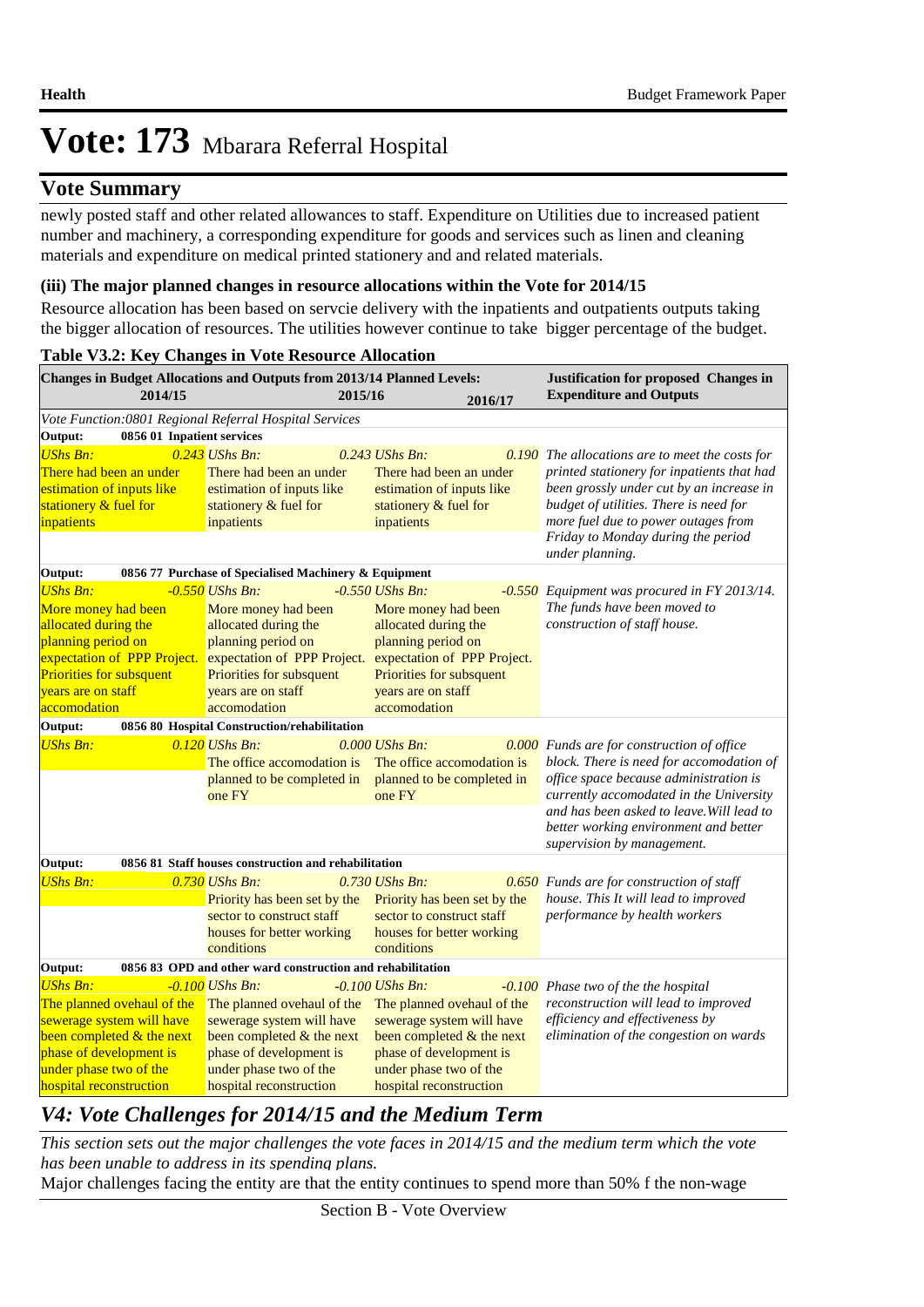## **Vote Summary**

recurrent budget on utilities leaving the other items that directy impact on performance poorlyfunded. As a result specialists outreach programmes are not carried out while the deparment of community health that plays a pivotal role in preventive activities remains unfunded and idle. Mantainance of the infrastructure and equipment that are being put in place is inadequate due to lack of adequate resources and this infrastrucure will crumble ina short time without proper mantainance.

### **Table V4.1: Additional Output Funding Requests**

| <b>Additional Requirements for Funding and</b><br><b>Outputs in 2014/15:</b>                                                           | <b>Justification of Requirement for</b><br><b>Additional Outputs and Funding</b>                                                                                                                                                                                                                                                                                                  |  |  |
|----------------------------------------------------------------------------------------------------------------------------------------|-----------------------------------------------------------------------------------------------------------------------------------------------------------------------------------------------------------------------------------------------------------------------------------------------------------------------------------------------------------------------------------|--|--|
| Vote Function:0801 Regional Referral Hospital Services                                                                                 |                                                                                                                                                                                                                                                                                                                                                                                   |  |  |
| 0856 01 Inpatient services<br>Output:                                                                                                  |                                                                                                                                                                                                                                                                                                                                                                                   |  |  |
| 0.500<br><b>UShs Bn:</b><br>Improved service delivery to the increased numbers of<br>clients and specialized services                  | The inpatients increase due to introduction of more new services<br>and increase in number of specialist doctors will require more<br>funding and therefore contribute to the reduction of mortality<br>rates and have a healthier population.                                                                                                                                    |  |  |
|                                                                                                                                        | New services such as Urology, Neurology and neurosurgery,<br>Cardiology, Neonatology, Nephrology, Plastic & constructive<br>Surgery, Oncology, Renal Medicine, operational CT Scan,<br>Intensive Care etc                                                                                                                                                                         |  |  |
| Output:<br>0856 06 Prevention and rehabilitation services                                                                              |                                                                                                                                                                                                                                                                                                                                                                                   |  |  |
| <b>UShs Bn:</b><br>0.315<br>To improve on the community health services and reduce<br>disease burden burden through prevention         | increase in number of preventive and rehabilitative services<br>offered will contribute to reducing disease prevalence and<br>mortality. There is need for more funding of the actvities.<br>Prevention activities such as outreaches and counselling are<br>expected to increase because some of the services are not offered                                                    |  |  |
|                                                                                                                                        | in the region such as Physiotherapy activities.                                                                                                                                                                                                                                                                                                                                   |  |  |
| Output:<br>0856 71 Acquisition of Land by Government                                                                                   |                                                                                                                                                                                                                                                                                                                                                                                   |  |  |
| <b>UShs Bn:</b><br>1.000<br>The hospital expansion has no more space to cater for the<br>increasing number of patients                 | The hospital is growing and the services are increasing. The need<br>for more land will enable expansion for construction of more<br>structures for the services e.g oncology, neurology, biomedical<br>workshop, isolation unit and incenerator among others. Acquiring<br>land will enable hospital expansion to accommodate increasing<br>services for a healtheir population. |  |  |
| Output:<br>0856 72 Government Buildings and Administrative Infrastructure                                                              |                                                                                                                                                                                                                                                                                                                                                                                   |  |  |
| <b>UShs Bn:</b><br>3.000<br>Expansion of the entity to cater for the increasing services<br>and replace the dilapidated infrastructure | The patients seen are increasing because of introduction of more<br>new services and increase in number of specialist supervisors<br>being a teaching hospital. Interns hostel will be able to<br>accommodate the increase in number of interns. Interns need to<br>be at the hospital setting inorder to offer 24hr service to patients.                                         |  |  |
| Output:<br>0856 77 Purchase of Specialised Machinery & Equipment                                                                       |                                                                                                                                                                                                                                                                                                                                                                                   |  |  |
| <b>UShs Bn:</b><br>1.000<br>To meet the new technological advancements and improve<br>investigations and service delivery              | the hospital acquiring more specialised equipment will enable<br>effective delivery of the increasing specialised services                                                                                                                                                                                                                                                        |  |  |
| Output:<br>0856 85 Purchase of Medical Equipment                                                                                       |                                                                                                                                                                                                                                                                                                                                                                                   |  |  |
| 20.000<br><b>UShs Bn:</b><br>To meet the new technological advancements and improve<br>investigations and service delivery             | The patients seen are increasing because of introduction of more<br>new services and increase in number of specialists this means that<br>the hospital will correpondingly require more space for wards<br>and OPD. Acquiring more ward space will enable effective<br>delivery of specialised services                                                                           |  |  |

*This section discusses how the vote's plans will address and respond to the cross-cutting policy, issues of gender and equity; HIV/AIDS; and the Environment, and other budgetary issues such as Arrears and NTR..* 

#### **(i) Cross-cutting Policy Issues**